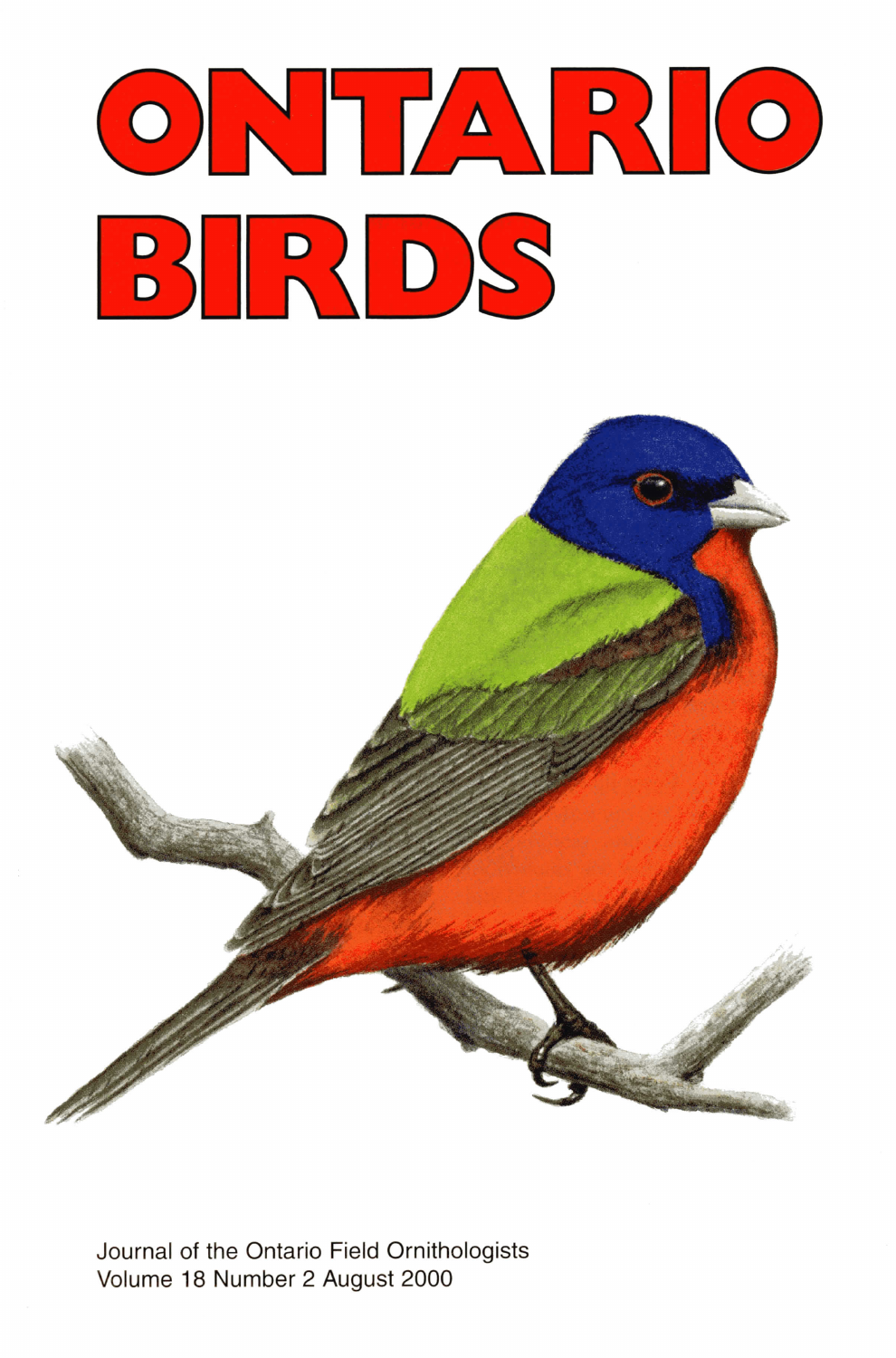## **Ontario Field Ornithologists**

**President:** Jean Iron, 9 Lichen Place, Toronto, Ontario M3A 1X3 (416) 445-9297 E-mail: jeaniron@sympatico.ca

Ontario Field Ornithologists is an organization dedicated to the study of birdlife in Ontario. It formed in 1982 to unify the ever-growing numbers of field ornithologists (birders/birdwatchers) across the province, and to provide a forum for the exchange of ideas and information among its members. The Ontario Field Ornithologists officially oversees the activities of the Ontario Bird Records Committee (OBRC), publishes a newsletter *(OFO News)* and a journal *(Ontario Birds),* operates a bird sightings listserve (ONTBIRDS, coordinated by Mike Street), hosts field trips throughout Ontario, and holds an Annual General Meeting in the autumn.

All persons interested in bird study, regardless of their level of expertise, are invited to become members of the Ontario Field Ornithologists. Membership rates can be obtained from the address below. All members receive *Ontario Birds* and *OFO News.* Please send membership enquiries to: **Ontario Field Ornithologists, Box 455, Station R, Toronto, Ontario M4G 4El**

E-mail: ofo@interlog.com Website: www.interlog.com/~ofo

## **Ontario Birds**

*Editors:* Bill Crins, Ron Pittaway, Ron Tozer *Editorial Assistance:* Nancy Checko, Jean Iron *Consultants:* Earl Godfrey, Michel Gosselin, Ross James *Art Consultant:* Christine Kerrigan *Photo Quiz:* Bob Curry *Design/Production:* Aben Graphics, Dwight

The aim of *Ontario Birds* is to provide a vehicle for documentation of the birds of Ontario. We encourage the submission of full length articles and short notes on the status, distribution, identification, and behaviour of birds in Ontario, as well as location guides to significant Ontario birdwatching areas, book reviews, and similar material of interest on Ontario birds.

Material submitted for publication should be on computer disk, or typewritten (double-spaced). Please follow the style of this issue of *Ontario Birds.* All submissions are subject to review and editing. Submit items for publication to the Editors at the address noted above.